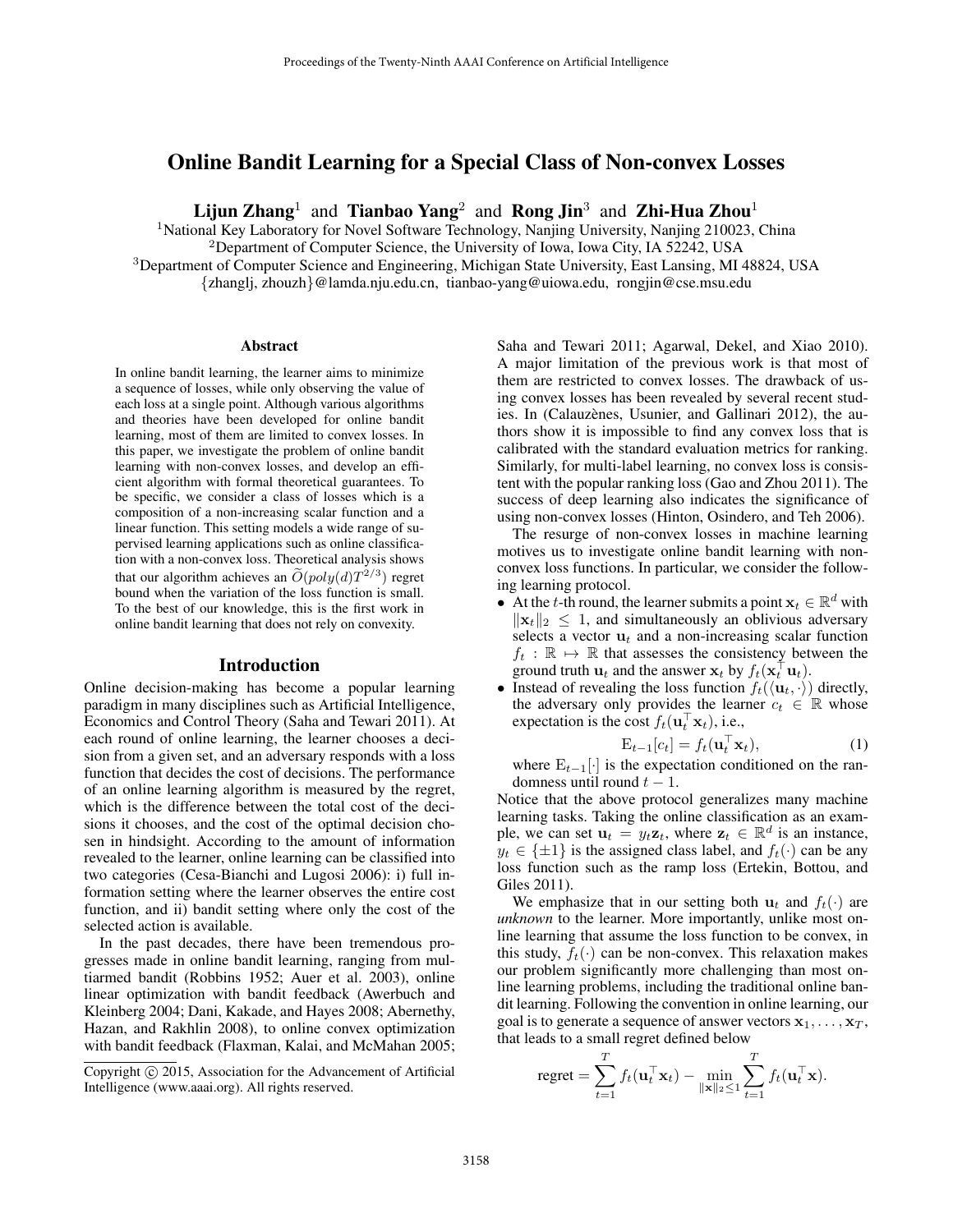We present a simple algorithm for online bandit learning with non-convex losses. It is computationally efficient and achieves a non-trivial regret bound under appropriate conditions. Our approach follows the standard explorationexploitation framework for bandit learning (Awerbuch and Kleinberg 2004; McMahan and Blum 2004). In an exploration round, the algorithm submits a random vector in order to obtain an unbiased estimate of  $\mathbf{u}_t$ , and updates the current solution based on the bandit feedback. In an exploitation round, it submits the current solution in order to incur a small loss. Under the assumption that  $f_t(\cdot)$  is non-increasing and Lipschitz continuous, we are able to bound the regret by the number of iterations and the variation of the target vectors  $\{\mathbf u_t\}_{t=1}^T$ . To be specific, the regret bound takes the form  $\tilde{O}(poly(d)T^{2/3} + \sqrt{TV_T}),$ <sup>1</sup> where  $V_T$  is the variation of vectors  $\mathbf{u}_1, \dots, \mathbf{u}_T$ . Thus, the proposed algorithm achieves an  $O((poly(d)T^{2/3})$  regret bound if  $V_T \leq O(T^{1/3})$ .

#### Related Work

In this section, we briefly review the related work in online convex and non-convex optimizations.

#### Online Convex Optimization

In the full information setting, online convex optimization has been extensively studied (Kivinen, Smola, and Williamson 2002; Zhang et al. 2013). Zinkevich (2003) shows that a simple online gradient descent algorithm achieves an  $O(\sqrt{T})$  regret bound for convex and Lipschitz continuous functions. When the loss function is strongly convex, the regret bound can be improved to  $O(\log T)$  (Hazan, Agarwal, and Kale 2007). Both the  $O(\sqrt{T})$  and  $O(\log T)$  regrets bounds, for convex and strongly convex loss functions respectively, are known to be minimax optimal (Abernethy et al. 2009).

Compared to the full information setting, the regret bound for the bandit setting is usually worse and has an explicit dependence on the dimensionality  $d$ . The current best-known regret bounds are  $O(dT^{3/4})$ ,  $O(d^{2/3}T^{2/3})$ ,  $O(d^{2/3}T^{2/3})$ , and  $O(d\sqrt{T})$  for convex, convex-and-smooth, strongly convex, and strongly-convex-and-smooth functions, respectively (Flaxman, Kalai, and McMahan 2005; Saha and Tewari 2011; Agarwal, Dekel, and Xiao 2010). Notice that when the learner is allowed to query the loss function at multiple points, the regret can be improved to match its counterpart in the full information setting (Agarwal, Dekel, and Xiao 2010).

In the bandit setting, there are two special cases that are well-studied: multiarmed bandit and online linear optimization with bandit feedback. In the first problem, we assume there are  $K$  arms, and a gambler pulls one of them to receive a reward in each round. Auer et al. (2003) prove that the gambler's regret can be bounded by  $O(\sqrt{KT})$ , which is optimal up to logarithmic factors (Audibert and Bubeck 2009). Furthermore, if the reward function has some structural properties, such as Lipschitz (Magureanu, Combes, and Proutiere 2014), the regret could be further improved. The online linear optimization problem with bandit feedback was first introduced by Awerbuch and Kleinberg (2004) who obtained a  $O(d^{3/5}T^{2/3})$  regret bound against an oblivious adversary. Later, McMahan and Blum (2004) achieved an  $O(poly(d)T^{3/4})$  regret bound against an adaptive adversary. In (Dani, Kakade, and Hayes 2008; Abernethy, Hazan, and Rakhlin 2008), the regret bound was improved √ to  $O(poly(d)\sqrt{T})$ , where the dependence on T is optimal (Bubeck, Cesa-Bianchi, and Kakade 2012).

#### Online Non-convex Optimization

Several heuristic approaches have been developed for online learning with non-convex loss in the full information setting, such as the online version of the concave-convex procedure (Ertekin, Bottou, and Giles 2011; Gasso et al. 2011). However, none of them are equipped with a formal regret bound. One exception is the online submodular minimization (Hazan and Kale 2012) that achieves  $O(\sqrt{dT})$  and  $O(dT^{2/3})$  regret bounds in the full information and bandit settings, respectively. But these algorithms rely on the specific property of submodular function (i.e., the Lovász extension is convex), and thus cannot be applied to the problem considered here.

# An Efficient Algorithm for Online Bandit Learning

We first describe the proposed algorithm for online bandit learning with non-convex losses, and then state its theoretical guarantees.

## The Algorithm

Algorithm 1 summarizes the key steps of the proposed algorithm. We maintain two sequences of vectors during the learning process: the answer vectors  $x_t$  and the auxiliary vector  $w_t$ . We initialize the answer vector  $x_1$  to be a random normalized vector, and the auxiliary vector  $w_1$  to be 0. At each iteration  $t$ , we generate a Bernoulli random variable  $Z_t$  with  $Pr(Z_t = 1) = \eta$  to determine whether to explore or exploit. When  $Z_t = 0$ , we will simply submit the answer vector  $x_t$  as the solution, and make no update. When  $Z_t = 1$ , we will first compute a normalized Gaussian random vector  $\mathbf{v}_t/\|\mathbf{v}_t\|_2$  and submit it as the answer. Based on the received feedback  $c_t$ , we update the auxiliary vector and the answer vector by

$$
\mathbf{w}_{t+1} = \mathbf{w}_t - \frac{c_t}{\|\mathbf{v}_t\|_2} \mathbf{v}_t
$$
 and  $\mathbf{x}_{t+1} = \frac{\mathbf{w}_{t+1}}{\|\mathbf{w}_{t+1}\|_2}$ .

We note that for the sake of simplicity, Algorithm 1 follows the early studies of online bandit learning that separate the exploration steps from the exploitation steps (Awerbuch and Kleinberg 2004; McMahan and Blum 2004). This is different from the more recent strategy for explorationexploitation (Flaxman, Kalai, and McMahan 2005; Abernethy, Hazan, and Rakhlin 2008) that usually combines exploration and exploitation into a single step by adding random perturbation to the submitted solutions. We will exam-

<sup>&</sup>lt;sup>1</sup>We use the  $\ddot{O}$  notation to hide constant factors as well as polylogarithmic factors in  $d$  and  $T$ .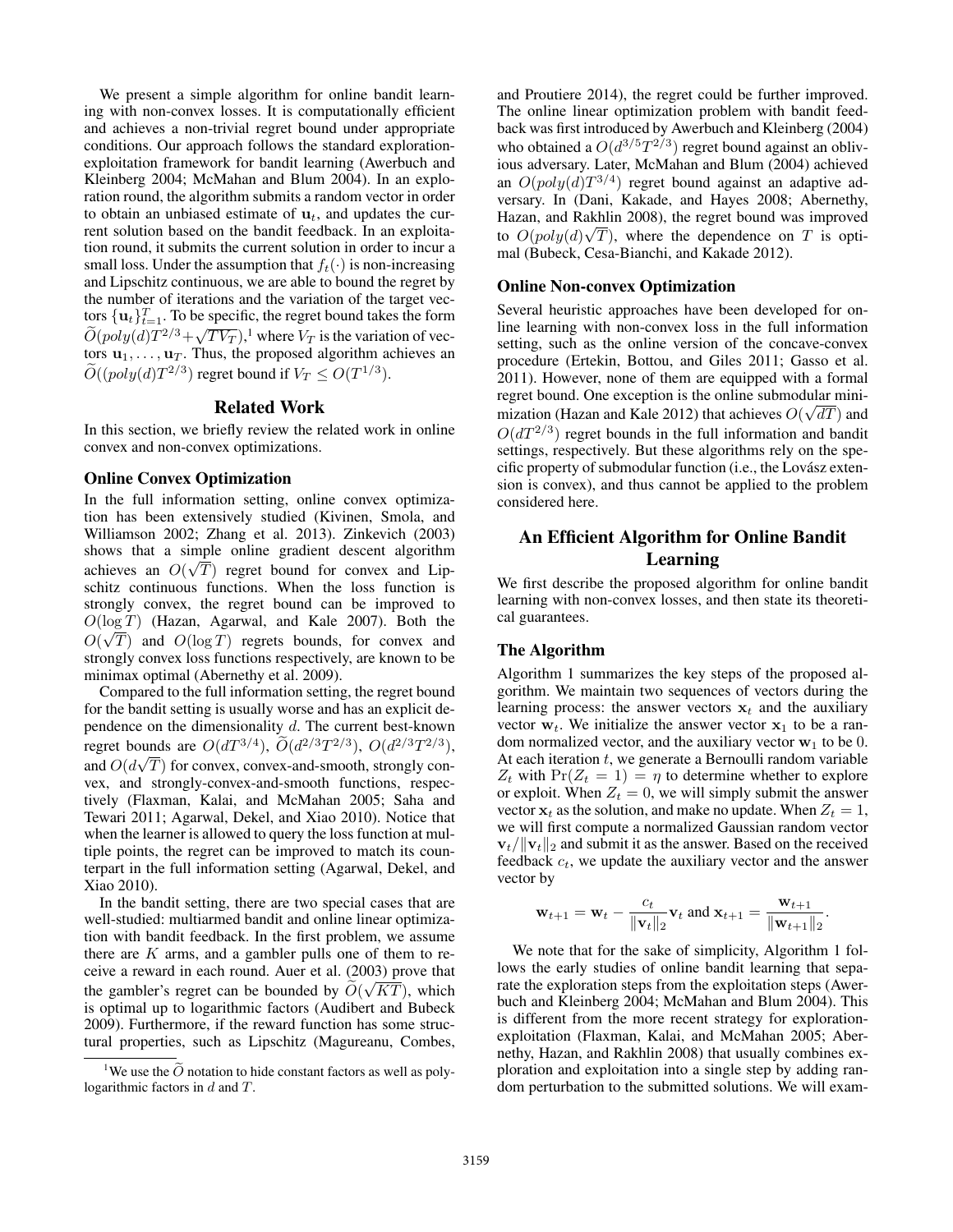Algorithm 1 An Efficient Algorithm for Online Bandit Learning

|     | <b>Input</b> : step                                                                                             | size |  |  | $\eta$ and number                                                                     | of | trials |
|-----|-----------------------------------------------------------------------------------------------------------------|------|--|--|---------------------------------------------------------------------------------------|----|--------|
| T   |                                                                                                                 |      |  |  |                                                                                       |    |        |
|     | 1: Set $\eta = T^{-1/3}$                                                                                        |      |  |  |                                                                                       |    |        |
|     | 2: Initialize $x_1$ as any random normalized vector and $w_1 =$                                                 |      |  |  |                                                                                       |    |        |
|     | 0                                                                                                               |      |  |  |                                                                                       |    |        |
|     | 3: for $t = 1, 2, , T$ do                                                                                       |      |  |  |                                                                                       |    |        |
| 4:  |                                                                                                                 |      |  |  | Sample binary random variable $Z_t$ with $Pr(Z_t =$                                   |    |        |
|     | $1) = \eta.$                                                                                                    |      |  |  |                                                                                       |    |        |
| 5:  | Sample a random vector $v_t$ from an Gaussian distri-                                                           |      |  |  |                                                                                       |    |        |
|     | bution $\mathcal{N}(0, I_d)$                                                                                    |      |  |  |                                                                                       |    |        |
| 6:  | Submit the solution $\mathbf{x}'_t = Z_t \frac{\mathbf{v}_t}{\ \mathbf{v}_t\ _2} + (1 - Z_t)\mathbf{x}_t$       |      |  |  |                                                                                       |    |        |
| 7:  | Receive $c_t$ from the adversary                                                                                |      |  |  |                                                                                       |    |        |
| 8:  | Update the auxiliary vector $\mathbf{w}_{t+1} = \mathbf{w}_t - \frac{Z_t c_t}{\ \mathbf{v}_t\ _2} \mathbf{v}_t$ |      |  |  |                                                                                       |    |        |
| 9:  |                                                                                                                 |      |  |  | Update the answer vector $\mathbf{x}_{t+1} = \mathbf{w}_{t+1}/\ \mathbf{w}_{t+1}\ _2$ |    |        |
| 10: | end for                                                                                                         |      |  |  |                                                                                       |    |        |

ine in the future the second strategy for online bandit learning with non-convex losses.

Finally, we would like to point out that following the idea of discretizing the decision space (Dani, Kakade, and Hayes 2008), our problem can be reduced to the multiarmed bandit and solved by existing methods (Auer et al. 2003). However, this strategy is inefficient because the number of arms is exponential in the dimensionality  $d$ , and the regret bound may also have a high dependence on  $d$ . In contrast, our algorithm is very efficient and the regret bound only has a polynomial dependence on d.

## The Main Results

Besides the basic assumption in (1), we further make the following assumptions in our analysis.

- $f_t(\cdot)$  is non-increasing and L-Lipschitz continuous.
- Both  $c_t$  and  $f_t(\cdot)$  are upper bounded by a constant B. That is,

$$
\sup_{t \in [T]} |c_t| \le B, \text{ and } \sup_{t \in [T], ||\mathbf{x}||_2 \le 1} |f_t(\mathbf{u}_t^\top \mathbf{x})| \le B. \quad (2)
$$

- The target vectors  $\mathbf{u}_t$ 's are of unit length, i.e.,  $\|\mathbf{u}_t\|_2 = 1$ ,  $t=1,\ldots T$ .
- The adversary is oblivious, meaning that both  $\mathbf{u}_t$ 's and  $f_t$ 's are fixed.

As a starting point, we first analyze the regret bound for the simplest case when all the target vectors are the same, and then move to the general case.

Regret Bound for a Single Target Vector We first consider the simplest case when  $\mathbf{u}_1 = \mathbf{u}_2 = \cdots = \mathbf{u}_T = \mathbf{u}$  and  $f_1 = f_2 = \cdots = f_T = f.$ 

Define  $h(z)$  as the probability density function (PDF) of the inner product of random unit vectors in  $\mathbb{R}^d$ . When  $d = 1$ , it is easy to verify

$$
h(z) = \frac{1}{2}(\delta(z-1) + \delta(z+1)),
$$

where  $\delta(\cdot)$  is the Dirac delta function. When  $d \geq 2$ , we have (Cho 2009)

$$
h(z) = \begin{cases} \frac{\Gamma\left(\frac{d}{2}\right)}{\Gamma\left(\frac{d-1}{2}\right)\sqrt{\pi}}(1-z^2)^{\frac{d-3}{2}}, & \text{for } -1 < z < 1\\ 0, & \text{otherwise} \end{cases} \tag{3}
$$

where  $\Gamma(\cdot)$  is the Gamma function. The following proposition, which is inspired by the recent developments in one-bit compressive sensing (Plan and Vershynin 2013; Zhang, Yi, and Jin 2014), provides the key observation for our analysis.

Proposition 1. *We have*

$$
\mathbf{E}_{t-1}\left[-\frac{Z_t c_t}{\|\mathbf{v}_t\|_2}\mathbf{v}_t\right] = \gamma \eta \mathbf{u}, \ t = 1, \dots, T \tag{4}
$$

*where*

$$
\gamma = -\int_{-1}^{1} f(z)h(z)z \, \mathrm{d}z. \tag{5}
$$

From our assumption that  $f(\cdot)$  is non-increasing, it is easy to verify that  $\gamma > 0$ . We note that  $\gamma$  will have a strong dependence on d. Generally speaking, we have  $\gamma = \text{poly}(d^{-1})$ . For instance, when  $f(z) = -z$ , we have  $\gamma = \mathbb{E}[z^2] =$  $d^{-1}$  (Cho 2009).

Proposition 1 shows that in the exploration step, our algorithm is able to find an unbiased estimate of u, up to a scaling factor. Based on this observation, we obtain the following regret bound.

Theorem 1. *Assume*

$$
T \ge \max \left\{ e, \left( \sqrt{\log \frac{T(d+1)}{\delta}} \log T \right)^3 \right\}.
$$
 (6)

Set  $\eta = T^{-1/3}$  in Algorithm 1. Then, with a probability  $1 \delta - \tau$ *, we have* 

*regret* ≤

$$
4B\left(\log\frac{1}{\tau}+1\right)+4B\left(\frac{3L}{\gamma}\sqrt{\log\frac{T(d+1)}{\delta}}+1\right)T^{\frac{2}{3}}.
$$

To simplify the presentation, we assume the horizon  $T$  is known so that we can choose  $\eta = T^{-1/3}$  in the algorithm. This limitation could be addressed by the well-known "doubling trick" (Cesa-Bianchi and Lugosi 2006). Theorem 1 implies our algorithm achieves an  $\widetilde{O}(\gamma^{-1}T^{2/3})$  regret bound, which is even better than the regret bound in the general online convex optimization with bandit feedback (Flaxman, Kalai, and McMahan 2005). From the discussion in (Dani and Hayes 2006; Abernethy, Hazan, and Rakhlin 2008), we also know that  $\Omega(T^{2/3})$  regret bound is unavoidable if any algorithm ignores the feedback received during exploitation. We finally note that although the regret bound in Theorem 1 does not have an explicit dependence on  $d$ , its dependence on d comes from  $\gamma$ .

We now extend the simple case to a slightly more complicated scenario where a different loss function is used. In this case, we have the following proposition.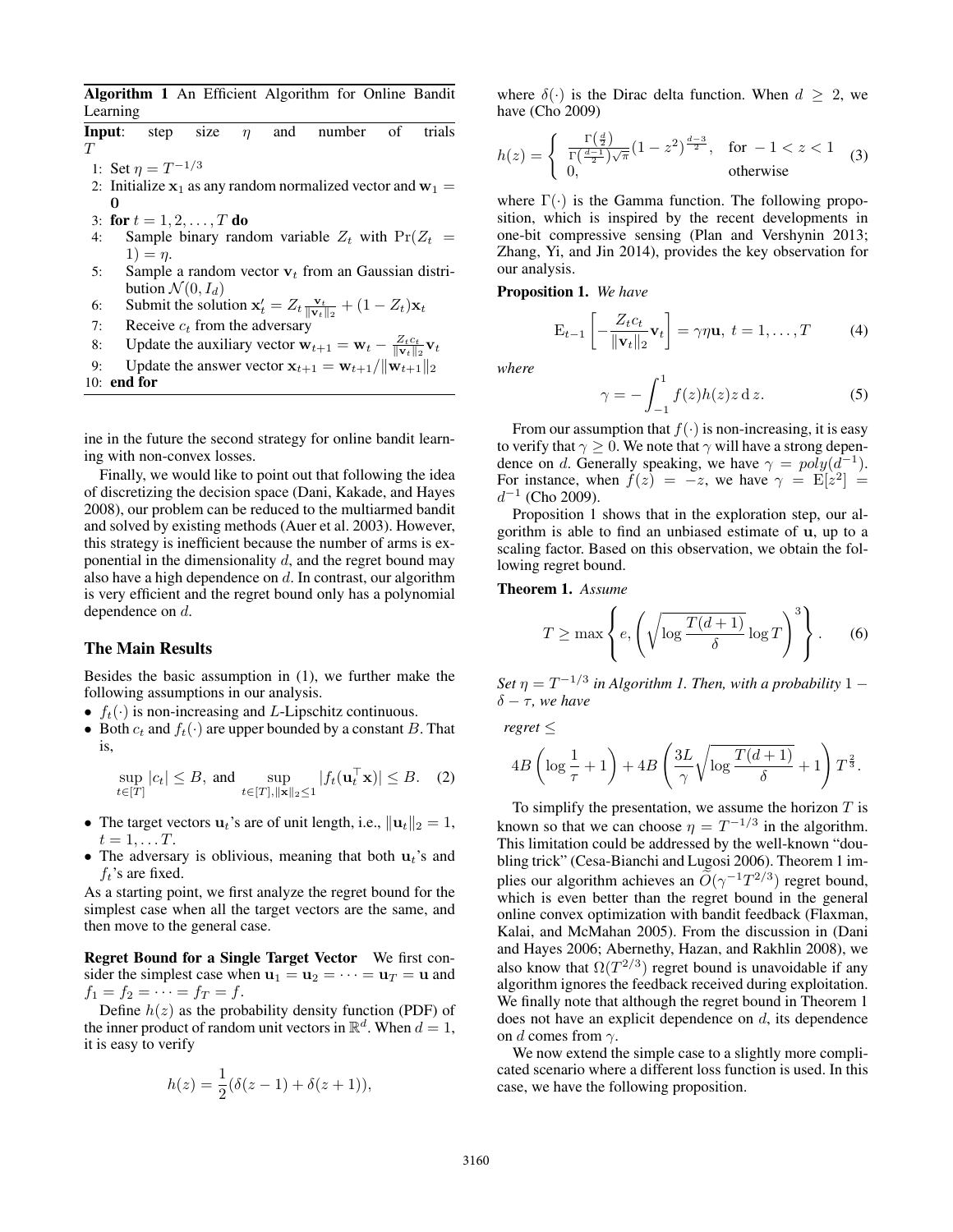Proposition 2. *We have*

$$
\mathbf{E}_{t-1}\left[-\frac{Z_t c_t}{\|\mathbf{v}_t\|_2}\mathbf{v}_t\right] = \gamma_t \eta \mathbf{u}, \ t = 1, \dots, T
$$

*where*

$$
\gamma_t = -\int_{-1}^1 f_t(z)h(z)z \, \mathrm{d} z.
$$

Following almost the same analysis for Theorem 1, we obtain the following theorem to bound the regret.

Theorem 2. *Suppose* T *and* η *satisfy the conditions in Theorem 1. With a probability*  $1 - \delta - \tau$ *, we have* 

*regret* ≤

$$
4B\left(\log\frac{1}{\tau}+1\right)+4B\left(\frac{3L}{\bar{\gamma}}\sqrt{\log\frac{T(d+1)}{\delta}}+1\right)T^{\frac{2}{3}}
$$
  
where  $\bar{\gamma}=\min_{t\in[T]}\gamma_t$ .

The only difference between Theorems 2 and 1 is that  $\gamma$ in Theorem 1 is replaced with  $\bar{\gamma}$ , the smallest one among  $\{\gamma_t\}_{t=1}^T$ .

Regret Bound for the General Case We now consider the more general case where each  $\mathbf{u}_t$  is a different vector. Let  $\bar{\mathbf{u}}_t$ be the average of vectors  $\mathbf{u}_1, \dots, \mathbf{u}_t$ , i.e.,

$$
\bar{\mathbf{u}}_t = \frac{1}{t} \sum_{i=1}^t \mathbf{u}_t.
$$

Similar to Theorem 1, we have the following regret bound for the general case when a single loss function is used.

Theorem 3. *Suppose* T *and* η *satisfy the conditions in Theorem 1. Then, with a probability*  $1 - \delta - \tau$ *, we have* 

$$
regret \leq 4B \left( \log \frac{1}{\tau} + 1 \right) + 2L \sum_{t=2}^{T} \|\mathbf{u}_t - \bar{\mathbf{u}}_{t-1}\|_2
$$

$$
+ 4B \left( \frac{3L}{\gamma \rho_T} \sqrt{\log \frac{T(d+1)}{\delta}} + 1 \right) T^{\frac{2}{3}},
$$

*where*  $\gamma$  *is defined in* (5) and  $\rho_T = \min_{t \in [T]} \|\bar{\mathbf{u}}_t\|_2$ .

To bound the second term in the regret bound, we need the following inequality (Hazan and Kale 2010)

$$
\sum_{t=2}^{T} \|\mathbf{u}_t - \bar{\mathbf{u}}_{t-1}\|_2^2 \le \sum_{t=1}^{T} \|\mathbf{u}_t - \bar{\mathbf{u}}_T\|_2^2 + 12\sqrt{\sum_{t=1}^{T} \|\mathbf{u}_t - \bar{\mathbf{u}}_T\|_2^2}.
$$
\n(7)

From (7) and Theorem 3, we have

regret 
$$
\leq 4B \left( \log \frac{1}{\tau} + 1 \right) + 2L \sqrt{T(V_T + 12\sqrt{V_T})}
$$
  
+  $4B \left( \frac{3L}{\gamma \rho_T} \sqrt{\log \frac{T(d+1)}{\delta}} + 1 \right) T^{\frac{2}{3}}$ 

where

$$
V_T = \sum_{t=1}^T \|\mathbf{u}_t - \bar{\mathbf{u}}_T\|_2^2.
$$

When the total variation  $V_T \n\leq O(T^{1/3})$ , the additional when the total variation  $v_T \le O(T^2)$ , the additional<br>term  $\sqrt{T(V_T + 12\sqrt{V_T})}$  is on the order of  $T^{2/3}$ . Furthermore, if we assume a small variation for each iteration, that is,  $V_t \leq O(t^{1/3})$  for all  $t \in [T]$ , each  $\|\bar{\mathbf{u}}_t\|_2$  will be lower bounded by some constant,<sup>2</sup> and thus  $1/\rho_T$  is upper bounded by some constant. As a result, we still have an  $\tilde{O}(\gamma^{-1}T^{2/3})$ regret bound. On the other hand, the regret bound becomes trivial when  $V_T = \Omega(T)$ , which is significantly worse than the previous results on variation based regret bound (Hazan and Kale 2010). This is because we are dealing with nonconvex optimizations and therefore the gradient does not provide an universal lower bound for the entire function. Thus, we cannot utilize the analysis for convex functions, but only rely on the assumption that  $f_t(\cdot)$  is non-increasing and Lipschitz continuous. Finally, it is straightforward to extend the above result to the case when a different loss function is used, by introducing  $\bar{\gamma}$  defined in Theorem 2.

#### Analysis

We here present the proofs of main theorems. The omitted proofs are provided in the supplementary material.

#### Proof of Theorem 1

Under the assumption  $\mathbf{u}_1 = \mathbf{u}_2 = \cdots = \mathbf{u}_T = \mathbf{u}$ , we have

regret  
\n
$$
= \sum_{t=1}^{T} f(\mathbf{u}^{\top} \mathbf{x}_{t}') - T \min_{\|\mathbf{x}\| \leq 1} f(\mathbf{u}^{\top} \mathbf{x})
$$
\n
$$
= \sum_{t=1}^{T} Z_{t} \left( f\left(\frac{\mathbf{u}^{\top} \mathbf{v}_{t}}{\|\mathbf{v}_{t}\|_{2}}\right) - f(\mathbf{u}^{\top} \mathbf{x}_{t}) \right)
$$
\n
$$
+ \sum_{t=1}^{T} \left( f(\mathbf{u}^{\top} \mathbf{x}_{t}) - \min_{\|\mathbf{x}\| \leq 1} f(\mathbf{u}^{\top} \mathbf{x}) \right)
$$
\n
$$
\leq 2B \sum_{t=1}^{T} Z_{t} + \sum_{t=1}^{T} \left( f(\mathbf{u}^{\top} \mathbf{x}_{t}) - \min_{\|\mathbf{x}\| \leq 1} f(\mathbf{u}^{\top} \mathbf{x}) \right).
$$
\n(A)

Then, we discuss how to bound  $\Delta_1$  and  $\Delta_2$ .

According to the Multiplicative Chernoff Bound (Angluin and Valiant 1979) provided in the supplementary, we have with a probability at least  $1 - \tau$ 

$$
\Delta_1 \le 2E[\Delta_1] + 2\log\frac{1}{\tau} = 2\eta T + 2\log\frac{1}{\tau}.
$$
 (9)

To bound  $\Delta_2$ , we introduce the vector-valued martingaledifference sequence

$$
\delta_i = -\frac{Z_i c_i}{\|\mathbf{v}_i\|_2} \mathbf{v}_i - \gamma \eta \mathbf{u}, \ i = 1, \dots, T. \tag{10}
$$

The following lemma follows immediately from the Freedman's inequality for matrix martingales (Tropp 2011).

<sup>&</sup>lt;sup>2</sup>We can prove it by contradiction. Suppose  $\|\bar{\mathbf{u}}_t\|_2 \leq c$ , then we must have  $V_t \ge (1 - c)^2 t = \Theta(t)$ .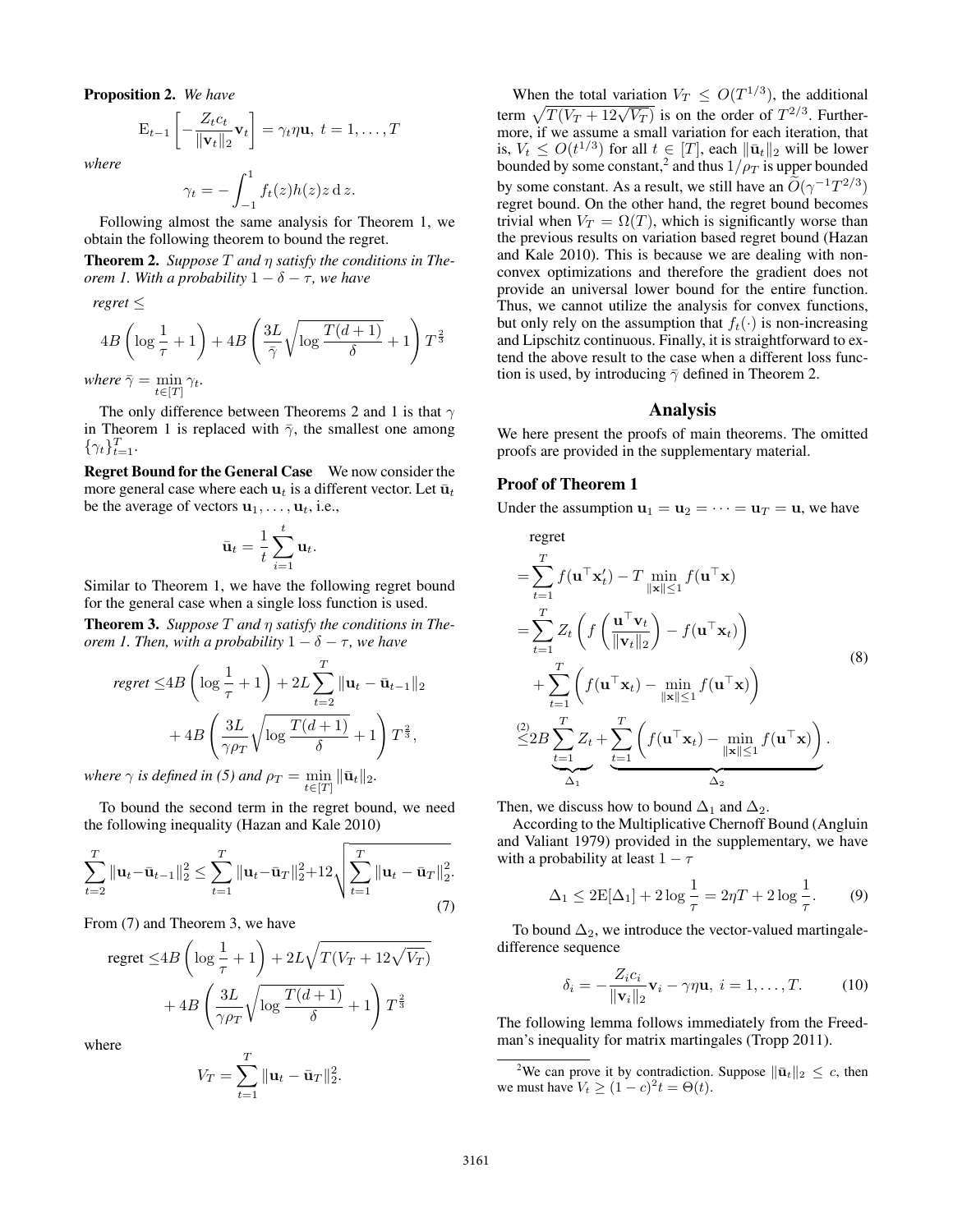**Lemma 1.** *With a probability*  $1-\delta$ *, we have, for any*  $t \in [T]$ *,* 

$$
\left\| \sum_{i=1}^t \delta_i \right\|_2 \le \rho_t(\delta)
$$

*where*

$$
\rho_t(\delta) = \frac{4B}{3} \log \frac{T(d+1)}{\delta} + B\sqrt{2\eta t \log \frac{T(d+1)}{\delta}}.
$$

From the assumption that  $f(\cdot)$  is non-increasing and L-Lipschitz continuous, we have the following lemma.

# Lemma 2. *We have*

$$
f(\mathbf{x}_t^{\top} \mathbf{u}) - \min_{\|\mathbf{x}\| \le 1} f(\mathbf{x}^{\top} \mathbf{u})
$$
  
\n
$$
\le \begin{cases} 2B, & \text{if } t = 1; \\ \frac{2L}{\gamma \eta(t-1)} \left\| \sum_{i=1}^{t-1} \delta_i \right\|_2, & \text{otherwise.} \end{cases}
$$

Based on Lemmas 1 and 2, we have with a probability at least  $1 - \delta$ .

$$
\Delta_2 \leq 2B + \frac{2L}{\gamma \eta} \sum_{t=2}^T \frac{\rho_{t-1}(\delta)}{t-1}
$$
  
\n
$$
= 2B + \frac{8LB}{3\gamma \eta} \log \frac{T(d+1)}{\delta} \sum_{t=1}^{T-1} \frac{1}{t}
$$
  
\n
$$
+ \frac{2LB}{\gamma} \sqrt{\frac{2}{\eta} \log \frac{T(d+1)}{\delta}} \sum_{t=1}^{T-1} \frac{1}{\sqrt{t}}
$$
  
\n
$$
\frac{60}{\leq 2B} + \frac{6LB}{\gamma \eta} \log \frac{T(d+1)}{\delta} \log T
$$
  
\n
$$
+ \frac{4LB}{\gamma} \sqrt{\frac{2T}{\eta} \log \frac{T(d+1)}{\delta}},
$$
 (11)

where we use the following inequalities

$$
\sum_{t=1}^{T} \frac{1}{t} \le 1 + \int_{t=1}^{T} \frac{1}{t} dt = 1 + \log t \Big|_{1}^{T} = \log T + 1, \text{ and}
$$

$$
\sum_{t=1}^{T} \frac{1}{\sqrt{t}} \le 1 + \int_{t=1}^{T} \frac{1}{\sqrt{t}} dt = 1 + 2\sqrt{t} \Big|_{1}^{T} = 2\sqrt{T} - 1.
$$

Combining  $(8)$ ,  $(9)$  and  $(11)$ , we have with a probability at least  $1 - \tau - \delta$ ,

regret

 $\sim$ 

$$
\leq 4B \left( \eta T + \log \frac{1}{\tau} + 1 \right) + \frac{6LB}{\gamma \eta} \log \frac{T(d+1)}{\delta} \log T
$$
  
+ 
$$
\frac{4LB}{\gamma} \sqrt{\frac{2T}{\eta} \log \frac{T(d+1)}{\delta}}
$$
  
= 
$$
4B \left( T^{\frac{2}{3}} + \log \frac{1}{\tau} + 1 \right) + \frac{6LB}{\gamma} T^{\frac{1}{3}} \log \frac{T(d+1)}{\delta} \log T
$$
  
+ 
$$
\frac{6LB}{\gamma} \sqrt{\log \frac{T(d+1)}{\delta}} T^{\frac{2}{3}}
$$
  

$$
\leq 4B \left( T^{\frac{2}{3}} + \log \frac{1}{\tau} + 1 \right) + \frac{12LB}{\gamma} \sqrt{\log \frac{T(d+1)}{\delta}} T^{\frac{2}{3}}.
$$

## Proof of Lemma 1

We first state the Freedman's inequality for matrix martingales below.

**Theorem 4.** *(Tropp 2011, Corollary 1.3) Let*  $\|\cdot\|$  *be the spectral norm of a matrix, which returns its largest singular value. Consider a matrix martingale*  $\{Y_i : i = 0, 1, 2, \dots\}$ whose values are matrices with dimension  $d_1 \!\times\! d_2$ . Let  $\{X_i: \mathcal{X}_i\}$  $i = 1, 2, 3, \ldots$  *be the difference sequence, and assume that the difference sequence is uniformly bounded:*

$$
||X_i|| \leq R \text{ almost surely } i = 1, 2, 3, \dots
$$

*Define two predictable quadratic variation processes for this martingale:*

$$
W_{col,t} := \sum_{i=1}^{t} \mathbf{E}_{i-1}[X_i X_i^{\top}],
$$
  

$$
W_{row,t} := \sum_{i=1}^{t} \mathbf{E}_{i-1}[X_i^{\top} X_i], t = 1, 2, 3, ....
$$

*Then, for all*  $\gamma \geq 0$  *and*  $\sigma^2 > 0$ *,* 

$$
\Pr\left\{||Y_t|| \ge \gamma \text{ and } \max\{||W_{col,t}||, ||W_{row,t}||\} \le \sigma^2\right\}
$$

$$
\le (d_1 + d_2) \exp\left(-\frac{\gamma^2/2}{\sigma^2 + R\gamma/3}\right).
$$

By setting  $\delta = \exp \left(-\frac{\gamma^2/2}{\sigma^2 + B\gamma}\right)$  $\left(\frac{\gamma^2/2}{\sigma^2+R\gamma/3}\right)$ , Theorem 4 implies that with a probability at most  $\delta$ ,

$$
||Y_t|| \ge \frac{2R}{3} \log \frac{d_1 + d_2}{\delta} + \sqrt{2\sigma^2 \log \frac{d_1 + d_2}{\delta}} \text{ and}
$$
  

$$
\max\{||W_{col,t}||, ||W_{row,t}||\} \le \sigma^2.
$$

We then introduce several facts that will be used in our analysis. Let  $\xi$  be a random vector. Based on Jensen's inequality, we have

$$
\|\mathbf{E}[\xi]\|_2 \le \mathbf{E}[\|\xi\|]_2. \tag{12}
$$

From the property of positive semidefinite (PSD) matrices, we have

$$
||E[(\xi - E[\xi])(\xi - E[\xi])^{\top}]||
$$
  
\n
$$
= ||E[\xi \xi^{\top}] - E[\xi]E[\xi]^{\top}||
$$
  
\n
$$
= \alpha^{\top} (E[\xi \xi^{\top}] - E[\xi]E[\xi]^{\top}) \alpha
$$
  
\n
$$
\leq \alpha^{\top} E[\xi \xi^{\top}] \alpha \leq ||E[\xi \xi^{\top}]||,
$$
\n(13)

where  $\alpha$  is the largest eigenvector of the PSD matrix  $\mathbb{E}[\xi \xi^\top] - \mathbb{E}[\xi] \mathbb{E}[\xi]^\top$ . Furthermore, it is easy to verify that

$$
\mathbf{E}\left[ (\boldsymbol{\xi} - E[\boldsymbol{\xi}])^{\top} (\boldsymbol{\xi} - E[\boldsymbol{\xi}]) \right] \n= \mathbf{E}[\boldsymbol{\xi}^{\top} \boldsymbol{\xi}] - \mathbf{E}[\boldsymbol{\xi}]^{\top} \mathbf{E}[\boldsymbol{\xi}] \le \mathbf{E}[\boldsymbol{\xi}^{\top} \boldsymbol{\xi}].
$$
\n(14)

Notice that the spectral norm of a vector is its  $\ell_2$ -norm.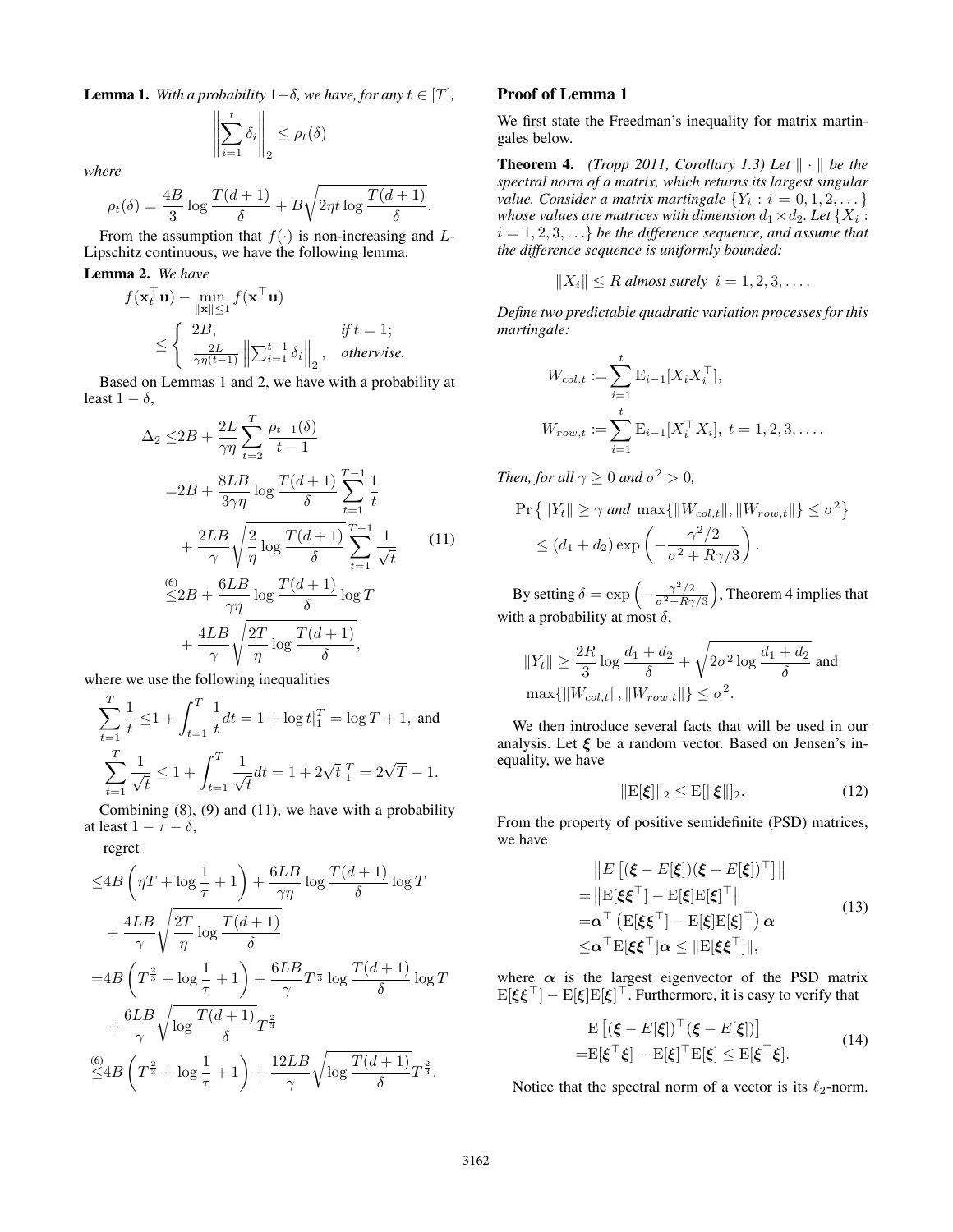We bound the  $\ell_2$ -norm of the  $\delta_i$  as follows

$$
\|\delta_i\|_2 = \left\| -\frac{Z_i c_i}{\|\mathbf{v}_i\|_2} \mathbf{v}_i - \gamma \eta \mathbf{u} \right\|_2
$$
  
\n
$$
\leq \left\| \frac{Z_i c_i}{\|\mathbf{v}_i\|_2} \mathbf{v}_i \right\|_2 + \|\gamma \eta \mathbf{u}\|_2
$$
  
\n
$$
\overset{(4), (12)}{\leq} \left\| \frac{Z_i c_i}{\|\mathbf{v}_i\|_2} \mathbf{v}_i \right\|_2 + \mathbf{E}_{i-1} \left[ \left\| \frac{Z_i c_i}{\|\mathbf{v}_i\|_2} \mathbf{v}_i \right\|_2 \right]
$$
  
\n
$$
\overset{(2)}{\leq} 2B, \ i = 1, \dots, T.
$$

We then bound the two predictable quadratic variation processes as follows

$$
\begin{split}\n&\left\|\sum_{i=1}^{t} \mathbf{E}_{i-1}[\delta_{i}\delta_{i}^{\top}]\right\| \\
&= \left\|\sum_{i=1}^{t} \mathbf{E}_{i-1}\left[\left(\frac{Z_{i}c_{i}\mathbf{v}_{i}}{\|\mathbf{v}_{i}\|_{2}} + \gamma\eta\mathbf{u}\right)\left(\frac{Z_{i}c_{i}\mathbf{v}_{i}}{\|\mathbf{v}_{i}\|_{2}} + \gamma\eta\mathbf{u}\right)^{\top}\right]\right\| \\
&\leq \sum_{i=1}^{t} \left\|\mathbf{E}_{i-1}\left[\left(\frac{Z_{i}c_{i}\mathbf{v}_{i}}{\|\mathbf{v}_{i}\|_{2}} + \gamma\eta\mathbf{u}\right)\left(\frac{Z_{i}c_{i}\mathbf{v}_{i}}{\|\mathbf{v}_{i}\|_{2}} + \gamma\eta\mathbf{u}\right)^{\top}\right]\right\| \\
&\stackrel{(4), (13)}{\leq} \sum_{i=1}^{t} \left\|\mathbf{E}_{i-1}\left[\frac{Z_{i}c_{i}^{2}}{\|\mathbf{v}_{i}\|_{2}^{2}}\mathbf{v}_{i}\mathbf{v}_{i}^{\top}\right]\right\| \stackrel{(2)}{\leq} \eta B^{2}t, \\
&\left\|\sum_{i=1}^{t} \mathbf{E}_{i-1}[\delta_{i}^{\top}\delta_{i}\right| \\
&= \sum_{i=1}^{t} \mathbf{E}_{i-1}\left[\left(\frac{Z_{i}c_{i}}{\|\mathbf{v}_{i}\|_{2}}\mathbf{v}_{i} + \gamma\eta\mathbf{u}\right)^{\top}\left(\frac{Z_{i}c_{i}}{\|\mathbf{v}_{i}\|_{2}}\mathbf{v}_{i} + \gamma\eta\mathbf{u}\right)\right] \\
&\stackrel{(4), (14)}{\leq} \sum_{i=1}^{t} \mathbf{E}_{i-1}\left[Z_{i}c_{i}^{2}\right] \stackrel{(2)}{\leq} \eta B^{2}t.\n\end{split}
$$

Then, based on Theorem 4, for each  $t \in [T]$ , we have with a probability at least  $1 - \delta$ 

$$
\left\| \sum_{i=1}^t \delta_i \right\|_2 \le \frac{4B}{3} \log \frac{d+1}{\delta} + B\sqrt{2\eta t \log \frac{d+1}{\delta}}.
$$

We complete the proof by taking the union bound over  $t =$  $1, \ldots, T$ .

### Proof of Lemma 2

When  $t = 1$ , it is clear that

$$
f(\mathbf{x}_1^\top \mathbf{u}) - \min_{\|\mathbf{x}\| \le 1} f(\mathbf{x}^\top \mathbf{u}) \stackrel{(2)}{\le} 2B.
$$

In the following, we discuss the case when  $t \geq 2$ . From our assumption that  $f(\cdot)$  is a non-increasing function, we have

$$
f(\mathbf{x}_t^\top \mathbf{u}) - \min_{\|\mathbf{x}\| \le 1} f(\mathbf{x}^\top \mathbf{u}) = f(\mathbf{x}_t^\top \mathbf{u}) - f(\mathbf{u}^\top \mathbf{u}).
$$

Since  $f(\cdot)$  is *L*-Lipschitz continuous, we further have

$$
f(\mathbf{x}_t^{\top} \mathbf{u}) - f(\mathbf{u}^{\top} \mathbf{u}) \le L |\mathbf{x}_t^{\top} \mathbf{u} - \mathbf{u}^{\top} \mathbf{u}|
$$
  
\n
$$
\le L ||\mathbf{x}_t - \mathbf{u}||_2 = L \left\| \frac{\mathbf{w}_t}{||\mathbf{w}_t||} - \mathbf{u} \right\|_2.
$$
 (15)

According to the procedure in Algorithm 1, we have

$$
\mathbf{w}_t = \sum_{i=1}^{t-1} -\frac{Z_i c_i}{\|\mathbf{v}_i\|_2} \mathbf{v}_i \stackrel{(10)}{=} \gamma \eta(t-1)\mathbf{u} + \sum_{i=1}^{t-1} \delta_i.
$$

Then, we have

$$
\|\mathbf{w}_t - \gamma \eta(t-1)\mathbf{u}\|_2 \le \left\|\sum_{i=1}^{t-1} \delta_i\right\|_2
$$

$$
\Leftrightarrow \left\|\frac{\mathbf{w}_t}{\gamma \eta(t-1)} - \mathbf{u}\right\|_2 \le \frac{1}{\gamma \eta(t-1)} \left\|\sum_{i=1}^{t-1} \delta_i\right\|_2.
$$

Following a simple geometric argument, we have

$$
\left\| \frac{\mathbf{w}_t}{\|\mathbf{w}_t\|} - \mathbf{u} \right\|_2 \leq \frac{2}{\gamma \eta(t-1)} \left\| \sum_{i=1}^{t-1} \delta_i \right\|_2
$$

$$
\stackrel{(15)}{\Rightarrow} f(\mathbf{x}_t^\top \mathbf{u}) - \min_{\|\mathbf{x}\| \leq 1} f(\mathbf{x}^\top \mathbf{u}) \leq \frac{2L}{\gamma \eta(t-1)} \left\| \sum_{i=1}^{t-1} \delta_i \right\|_2.
$$

## Proof of Theorem 2

In this case, we define the vector-valued martingaledifference sequence as

$$
\delta_i = -\frac{Z_i c_i}{\|\mathbf{v}_i\|_2} \mathbf{v}_i - \gamma_i \eta \mathbf{u}, \ i = 1, \dots, T.
$$

It is easy to verify that Lemma 1 still holds and Lemma 2 become the following one.

Lemma 3. *We have*

$$
f_t(\mathbf{x}_t^\top \mathbf{u}) - \min_{\|\mathbf{x}\| \le 1} f_t(\mathbf{x}^\top \mathbf{u}) \le
$$
  

$$
\begin{cases} 2B, & \text{if } t = 1; \\ \frac{2L}{\overline{\gamma \eta(t-1)}} \left\| \sum_{i=1}^{t-1} \delta_i \right\|_2, & \text{otherwise.} \end{cases}
$$

The rest proof is the same as that for Theorem 1.

#### Conclusion and Future Work

In this paper, we study the problem of online bandit learning with non-convex losses, and assume the loss function is a composition of a non-increasing scalar function and a linear function. Following the idea of exploration and exploitation, we develop an efficient algorithm which achieves  $\widetilde{O}(poly(d)T^{2/3})$  regret bound under appropriate conditions.

One limitation of the current work is that the regret bound only holds against an oblivious adversary. In the future, we will investigate how to extend our results to the adaptive adversary. There are also many open problems for bandit learning with non-convex losses, such as under what condition there exists a Hannan-consistent algorithm and what is the lower bound. We will leave these questions for future investigations.

### Acknowledgments

This research was supported by NSFC (61333014, 61321491), the Collaborative Innovation Center of Novel Software Technology and Industrialization, NSF (IIS-1251031), ARO (W911NF-11-1-0383), and Baidu Fund (181315PO5760).